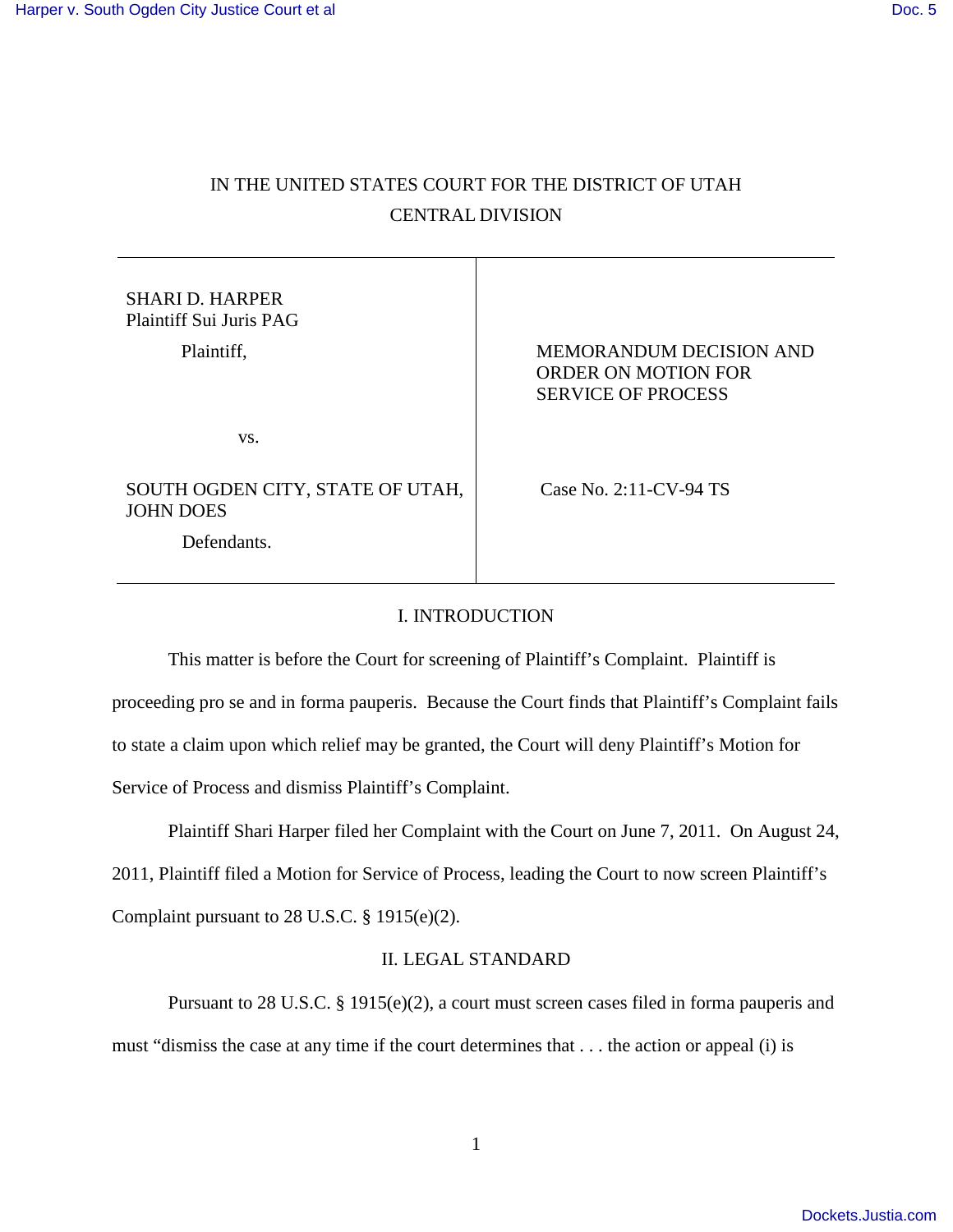frivolous or malicious; (ii) fails to state a claim upon which relief may be granted; or (iii) seeks

monetary relief against a defendant who is immune from such relief."

"Dismissal of a pro se complaint for failure to state a claim is proper only where it is obvious that the plaintiff cannot prevail on the facts he has alleged and it would be futile to give him an opportunity to amend." "In determining whether a dismissal is proper, we must accept the allegations of the complaint as true and construe those allegations, and any reasonable inferences that might be drawn from them, in the light most favorable to the plaintiff."

We apply the same standard of review for dismissals under  $\S 1915(e)(2)(B)(ii)$ that we employ for Federal Rule of Civil Procedure 12(b)(6) motions to dismiss for failure to state a claim. . . . In the Rule  $12(b)(6)$  context, "[w]e look for plausibility in th[e] complaint." In particular, we "look to the specific allegations in the complaint to determine whether they plausibly support a legal claim for relief." Rather than adjudging whether a claim is "improbable," "[f]actual allegations [in a complaint] must be enough to raise a right to relief above the speculative level."<sup>[2](#page-1-1)</sup>

"In addition, we must construe a pro se appellant's complaint liberally." This liberal treatment is not without limits, and "this court has repeatedly insisted that pro se parties follow the same rules of procedure that govern other litigants."[3](#page-1-2)

### III. ALLEGATIONS IN PLAINTIFF'S COMPLAINT

Plaintiff's Complaint names as Defendants "South Ogden City, State of Utah, [and] John

Does."<sup>[4](#page-1-3)</sup> Plaintiff's Complaint states that Plaintiff was arrested, charged, and convicted for

<span id="page-1-1"></span>2 *Id.* at 1217-18 (quoting *Alvarado v. KOB-TV, L.L.C.*, 493 F.3d 1210, 1215 & n.2 (10th Cir. 2007); *Bell Atl. Corp. v. Twombly*, 550 U.S. 544, 127 S. Ct. 1955, 1965 (2007)).

<span id="page-1-3"></span><span id="page-1-2"></span>3 *Id.* at 1218 (quoting *Gaines v. Stenseng*, 292 F.3d at 1224 (10th Cir. 2002); *Garrett v. Selby, Connor, Maddux & Janer*, 425 F.3d 836, 840 (10th Cir. 2005) (internal quotation omitted)).

## $<sup>4</sup>$  Docket No 3, at 1.</sup>

 $\overline{a}$ 

<span id="page-1-0"></span><sup>1</sup> *Kay v. Bemis*, 500 F.3d 1214, 1217 (quoting *Curley v. Perry*, 246 F.3d 1278, 1281 (10th Cir. 2001) (internal quotation omitted); *Gaines v. Stenseng*, 292 F.3d 1222, 1224 (10th Cir. 2002)).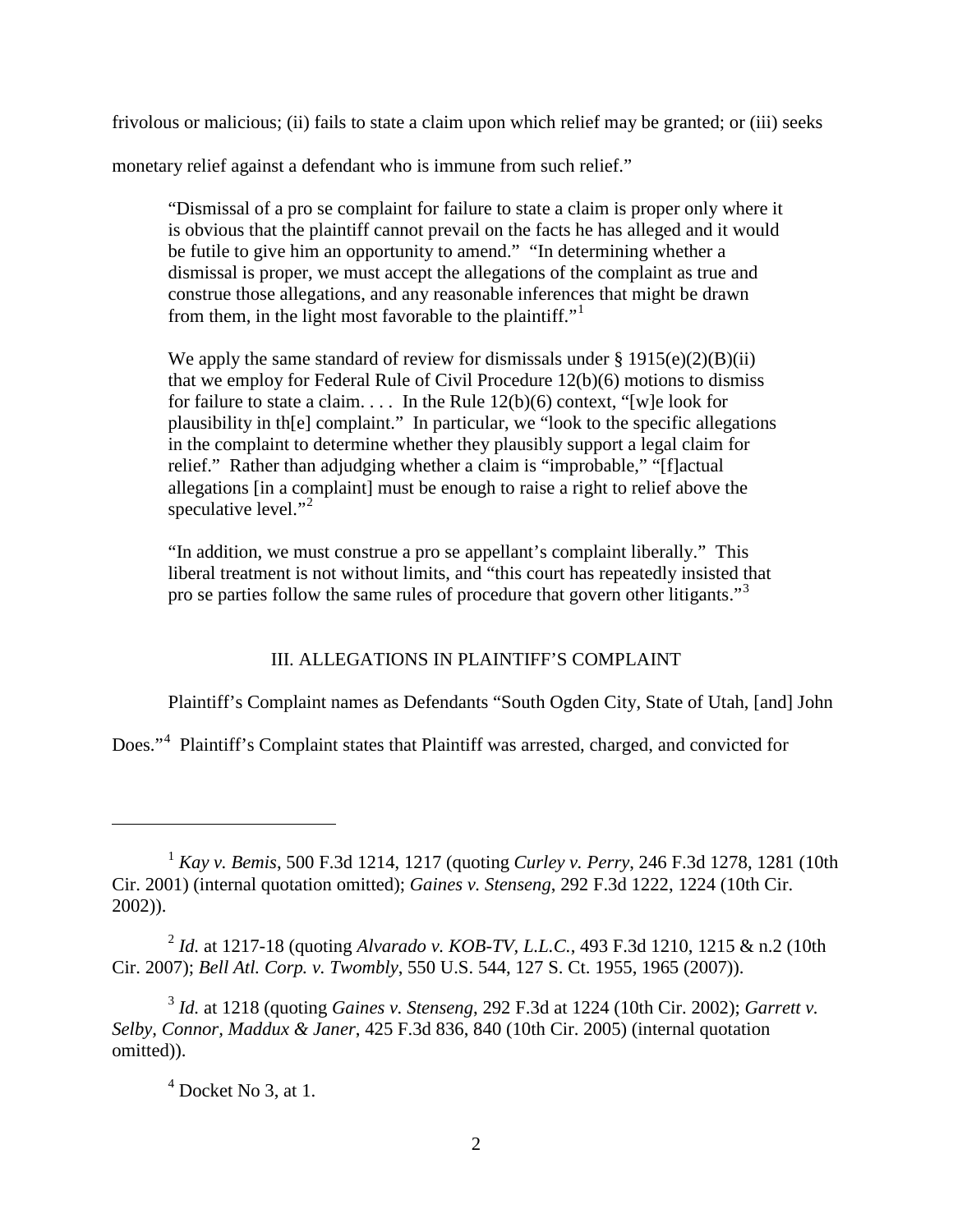events occurring at the Utah Veterans Administration Outpatient Clinic in Ogden, Utah.<sup>[5](#page-2-0)</sup> Plaintiff argues that the South Ogden Justice Court, where she was convicted, did not have jurisdiction over these matters because it was ceded to the United States under Utah Code Ann. §  $63L-1-201$  $63L-1-201$ , which states:

Jurisdiction is hereby ceded to the United States in, to and over any and all lands or territory within this state which have heretofore been acquired by the United States by purchase, condemnation or otherwise for military or naval purposes and for forts, magazines, arsenals, dockyards and other needful buildings of every kind whenever authorized by Act of Congress, and in, to and over any and all lands or territory within this state now held by the United States under lease, use permit, or reserved from the public domain for any of the purposes aforesaid; this state, however, reserving the right to execute its process, both criminal and civil, within such territory. The jurisdiction so ceded shall continue so long as the United States shall own, hold or reserve land for any of the aforesaid purposes, or in connection therewith, and no longer.

Plaintiff alleges that Utah ceded jurisdiction under this statute, $\frac{7}{1}$  $\frac{7}{1}$  $\frac{7}{1}$  making the proceedings in the justice court illegal hearings held by "a foreign government with hostile interest to the united states [sic]."<sup>[8](#page-2-3)</sup> A judgment was entered for \$938, and Plaintiff was threatened with a sixty day incarceration if that was not paid by May 2[9](#page-2-4), 2011.<sup>9</sup> Plaintiff appealed this judgment<sup>[10](#page-2-5)</sup> and then filed her Complaint with this Court on June 7, 2011. In her Complaint, Plaintiff "seeks declaratory relief as to where jurisdiction properly resides" and "an order of injunction against

5 *Id.*

<span id="page-2-2"></span><span id="page-2-1"></span><span id="page-2-0"></span><u>.</u>

6 *Id.*

7 *Id.*

<span id="page-2-3"></span>8 *Id.* at 3-4.

<span id="page-2-4"></span>9 *Id.* at 4.

<span id="page-2-5"></span> $10 \, \text{Id}$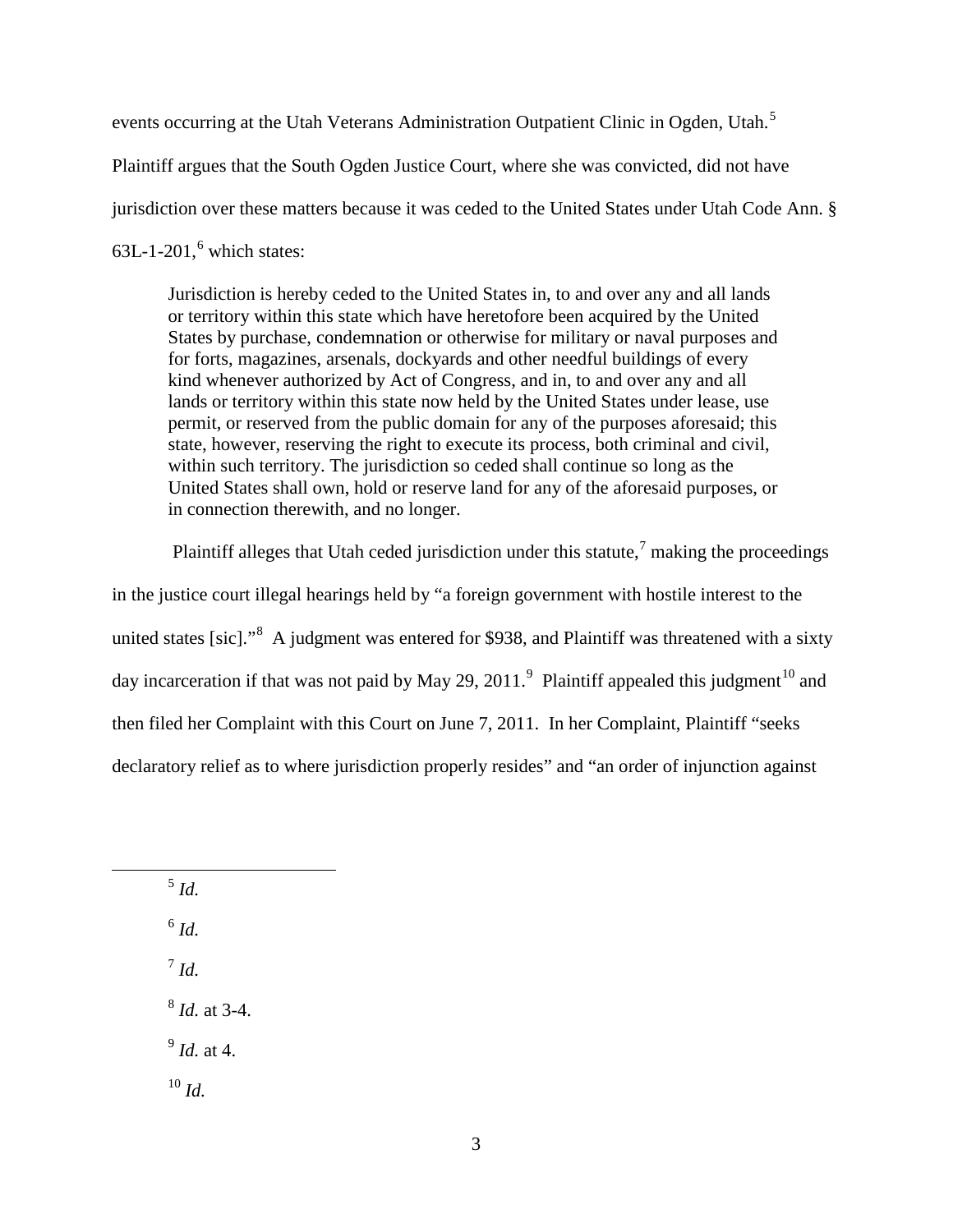any person attempting to incarcerate or enforce the wrongful and void orders of the Justice court." $^{11}$  $^{11}$  $^{11}$ 

#### IV. ANALYSIS

Plaintiff does not specifically allege that the Federal Government purchased the land the clinic was located on. However, even if the Court were to construe Plaintiff's Complaint to contain such an allegation, the *Rooker-Feldman*<sup>[12](#page-3-1)</sup> doctrine removes this Court's jurisdiction over this case. Plaintiff asks the Court to set aside a prior state court proceeding or enter an injunction barring execution of the judgment, but "[t]he *Rooker-Feldman* doctrine prevents lower federal courts from exercising jurisdiction over cases brought by state-court losers challenging state-court judgments rendered before the district court proceedings commenced."<sup>[13](#page-3-2)</sup>

#### V. CONCLUSION

Based on the foregoing, it is therefore

ORDERED that Plaintiff Shari Harper's Motion for Service of Process (Docket No. 4) is DENIED. It is further

ORDERED that Plaintiff's claims against all Defendants are DISMISSED WITHOUT PREJUDICE. The Clerk of the Court is directed close this case forthwith.

<sup>11</sup> *Id.* at 5-6.

-

<span id="page-3-1"></span><span id="page-3-0"></span><sup>12</sup> *Rooker v. Fid. Trust Co.*, 263 U.S. 413 (1923); *D.C. Ct. of Ap. v. Feldman*, 460 U.S. 462 (1983).

<span id="page-3-2"></span><sup>13</sup> *Lance v. Dennis*, 546 U.S. 459, 460 (2006) (per curiam) (internal quotations omitted) (citing *Exxon Mobil Corp v. Saudi Basic Indus. Corp*., 544 U.S. 280, 284 (2005)).